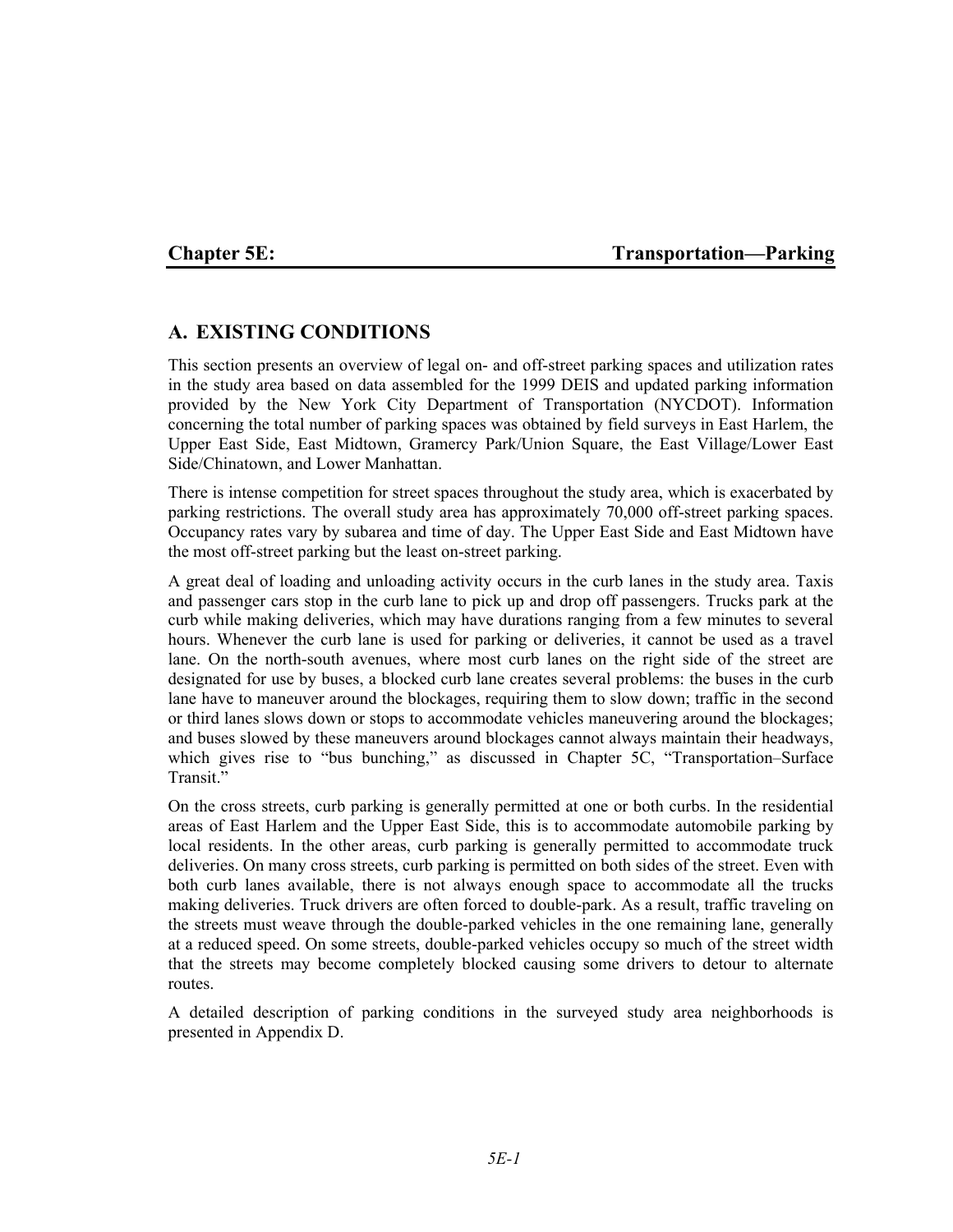# **B. FUTURE CONDITIONS COMMON TO ALL ALTERNATIVES**

The demand for parking in the study area in the future will depend on a number of factors, including changes in employment and population, increases in the amount of overall travel to the city and the share of such travel that might be made by auto, and possible future traffic/parking policies, such as on-street parking or single-occupant vehicle restrictions. Based on general traffic growth projections, parking demands can be expected to increase in the future. This would include both off-street parking in lots and garages and on-street parking, whose availability for use in the future may be diminished by increasing development on parking lot parcels, particularly in areas such as East Harlem and the Lower East Side, where the existing trend toward increased development is expected to continue. According to New York City Environmental Quality Review guidelines, parking demand can be expected to increase by approximately 12-13 percent between year 2000 and 2025 (0.5 percent per year).

This will influence conditions in the study area in two ways. First, it will increase the occupancy levels in off-street parking lots and garages, which, overall, should be able to accommodate the increases. Occupancy levels vary by subarea and even within each subarea. East Midtown's lots and garages have the highest overall occupancy levels today—generally 75 to 85 percent overall—and would still generally be able to accommodate additional growth (although specific parking facilities would be fully occupied, as they are today).

Second, as traffic volumes increase, so will the demand for on-street parking and goods delivery. In many parts of the study area, blockfronts are fully occupied or prone to double-parking for deliveries, auto or taxi drop-offs, and other primarily short-term usage. The locations and frequencies of such activity would increase, and could also lead to increased circulation as autos and delivery vehicles search for hard-to-find curb space.

# **C. CONSTRUCTION IMPACTS OF THE PROJECT ALTERNATIVES**

### **NO BUILD ALTERNATIVE**

With the No Build Alternative, no construction would occur, and therefore there would be no construction parking shortfalls due to construction.

### **SECOND AVENUE SUBWAY**

As detailed in Chapter 5D, "Transportation–Vehicular Traffic," curbside parking would be prohibited on both sides of Second Avenue in the construction zones to maximize the number of available moving lanes and minimize traffic impacts. To examine the potential parking impacts of the construction phase, the six representative study area construction zones selected for the traffic impact analysis were also chosen for the parking analysis. These study areas include the station and access/shaft site construction zones for 125th Street, 96th Street, 55th Street, 34th Street, Houston Street, and Hanover Square. These study zones were selected for analysis since, except for the 55th Street Station location, each station construction area could also be used as a potential shaft site/spoils removal area as well, which would result in a potentially larger construction area and more parking impacts. The 55th Street Station area was selected because of its location within an area that currently has limited on-street parking availability and that has stringent on-street parking restrictions. Each construction area would only be affected during the phase in which construction is occurring in the vicinity.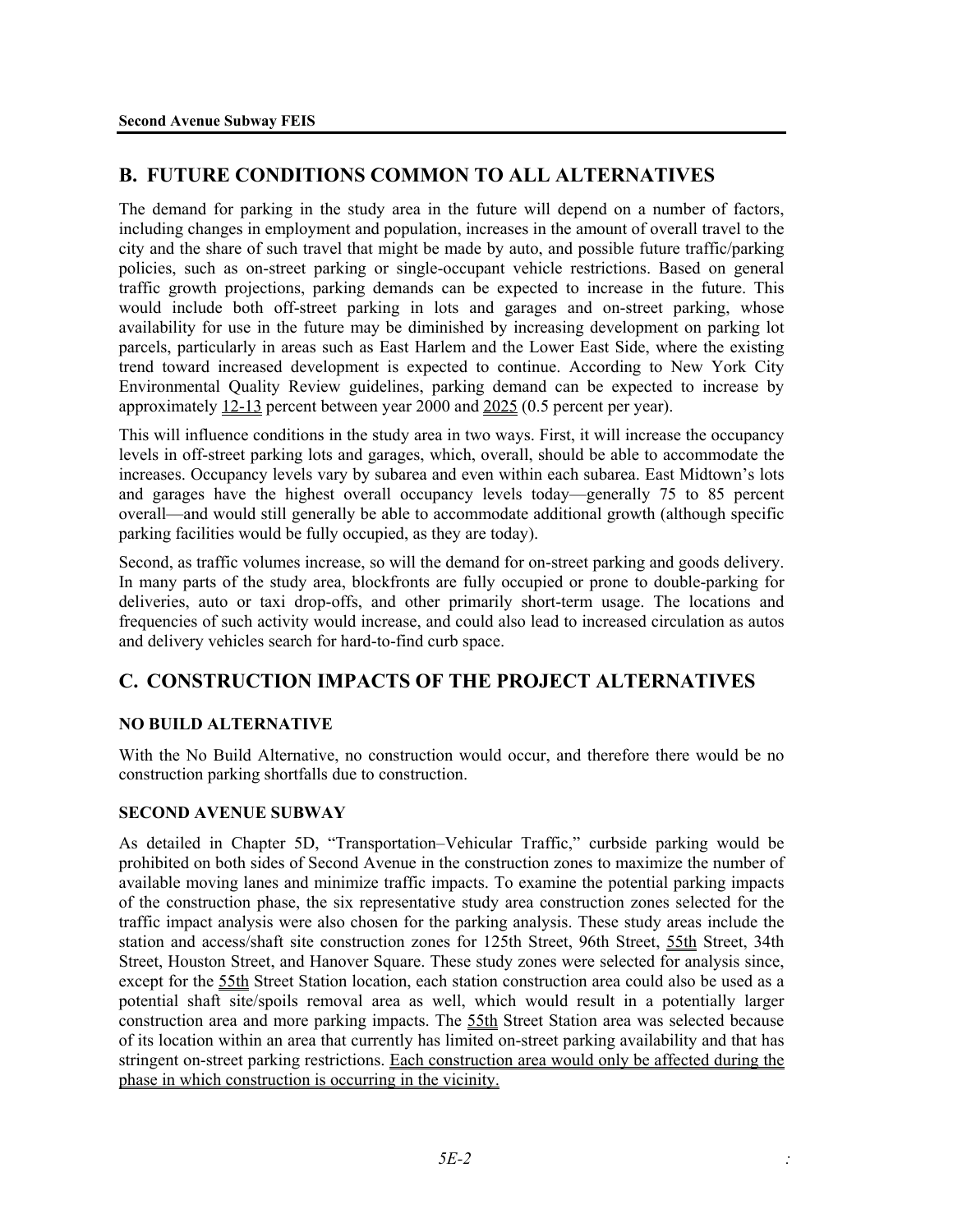Details of parking conditions during the construction phase within each study area are presented in Appendix D. Generally, throughout the alignment, assuming the average Second Avenue blockface accommodates seven to eight parking spaces, about 50 to 80 parking spaces could be eliminated along Second Avenue within each construction zone. Within each zone, on-street parking capacity could be reduced by an additional 10 to 20 parking spaces on the cross streets to provide locations for truck deliveries to businesses on Second Avenue that might lose parking in front of their establishments. Thus, overall, approximately 60 to 100 curbside parking spaces could be lost per construction zone. These parking spaces would remain unavailable for the extent of construction in the affected area. Available capacity exists throughout the study area for displaced parkers in off-street parking garages and lots. Therefore, adequate parking would remain to meet demand, although it might not be as convenient as the curbside spaces. Vehicles making deliveries would have to park farther from their destinations. Alternative loading zones for vehicles making deliveries in the area would be established near each construction zone. These numbers reflect the best available parking reduction estimates for the construction phase at this time. The engineering team will develop detailed maintenance and protection of traffic plans for the entire construction effort; this will detail the number and specific location of parking spaces to be eliminated. Furthermore, each of these areas is projected to experience significant traffic impacts that might be mitigated by restricting additional parking to maximize roadway capacity.

Any parking garages or lots located adjacent to construction areas would be adversely affected unless alternative entrances/egresses to the garages are available from the construction areas. As with the areas assessed in detail, any associated shortfalls in parking that would occur as a result of temporary closures to such garages or lots would be reduced if additional parking garages are located within a one-quarter mile radius.

# **D. PERMANENT IMPACTS OF THE PROJECT ALTERNATIVES**

### **NO BUILD ALTERNATIVE**

Under the No Build Alternative, conditions would be the same as described above in the section entitled "Future Conditions Common to All Alternatives."

#### **SECOND AVENUE SUBWAY**

Once the Second Avenue Subway is operating, there would be little if any change to the number of curb spaces available throughout the study area. The new subway would result in a modest reduction in traffic volumes; therefore, no significant traffic impacts requiring mitigation, such as parking regulation changes, would be needed. There could be a minor loss of curb spaces immediately adjacent to new subway station locations, depending on whether access to the stations via stairwells, elevators, or escalators would be placed adjacent to the curb. In such cases, curb parking may need to be prohibited adjacent to the station entrances (e.g., with "No Standing" regulations). Similarly, station entrances may be located in curb extensions that may eliminate one to two parking spaces near a corner. Relocating adjacent mid-block fire hydrants (existing "No Parking" areas) to curb extension areas may reduce the net number of on-street parking spaces that might be eliminated.

At the 116th Street Station, a secondary station entrance would be provided on the sidewalk at the southeast corner of Second Avenue and 118th Street beginning in Phase 2 of the project. The sidewalk at this location would likely be widened into the parking lane on 118th Street, which